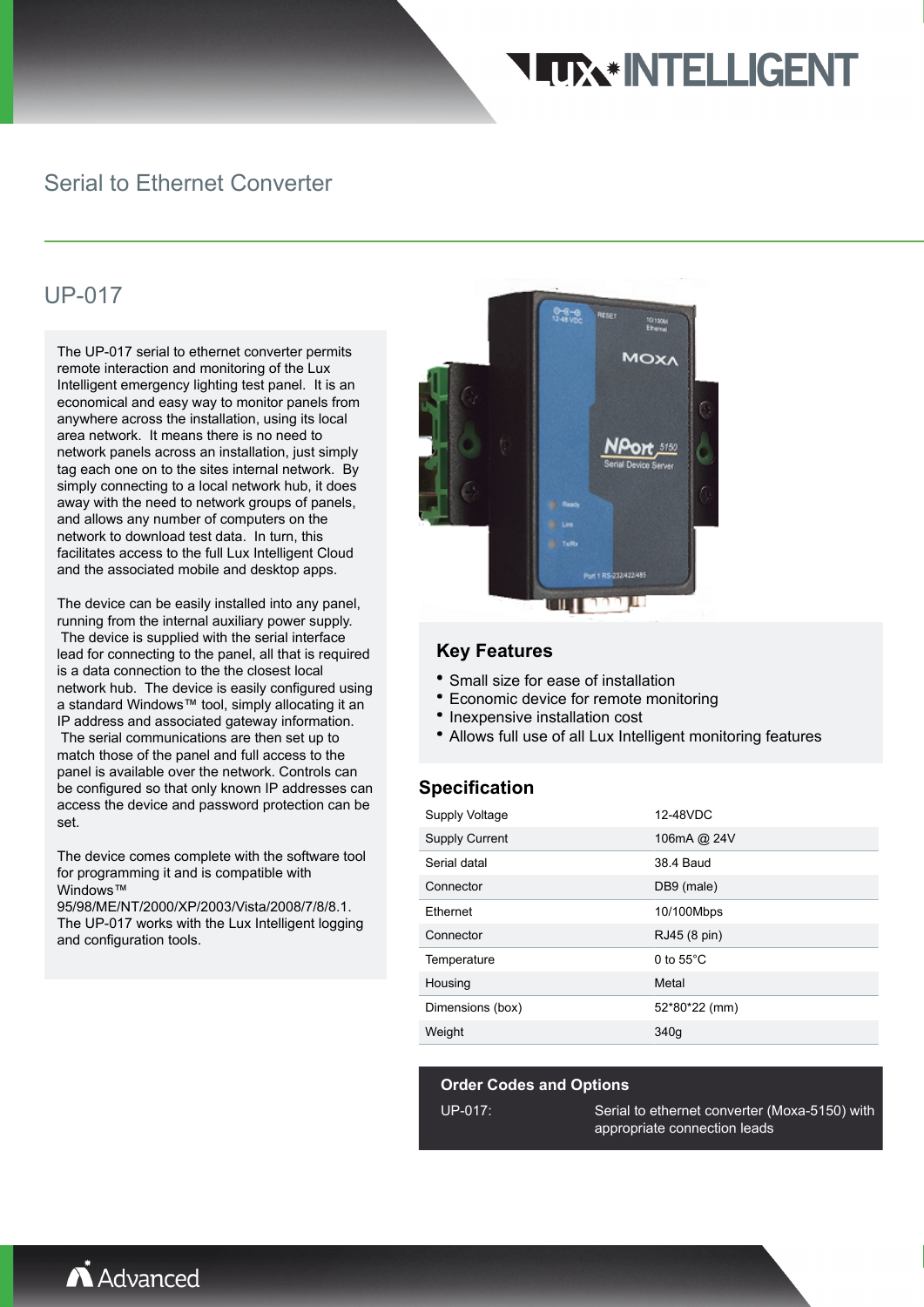**Typical UP-017 Application**





www.advancedco.com